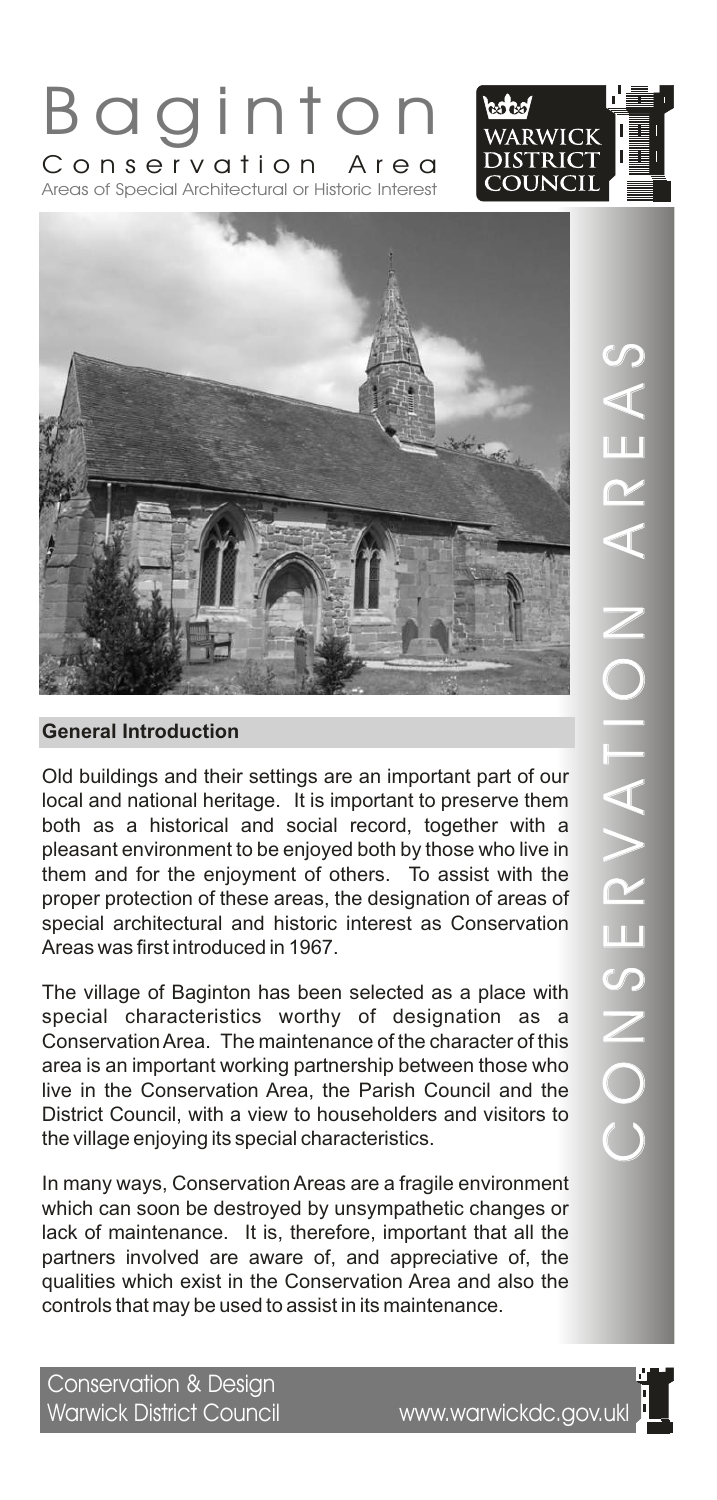#### **Baginton Conservation Area.**



Conservation Area Boundary. **Conservation Area Boundary. Conservation Area Boundary.** 

This small publication has been designed to give a brief introduction to the Conservation Area by looking at its historical background, its characteristics and identifying those areas which need to be preserved or enhanced. General information is also given in the leaflet to enable those who live in the Conservation Area to both enjoy this privilege and also to understand how to seek further advice when it is needed.

## **Baginton Conservation Area**

The area designated as a Conservation Area in Baginton is outlined on the map above. The Conservation Area in Baginton was designated in 2007.

## **Listed Buildings**

The following properties are statutorily protected as Listed Buildings within the Baginton Conservation Area. Because these buildings are of high architectural and historic interest, they are among the top 2% of buildings in England statutorily protected. Any works to a Listed Building which affect its character or appearance will require Listed Building Consent. Certain repair works may be eligible for grant aid. Further information concerning Listed Buildings may be obtained from the District Council's Conservation staff.

**Church Road** - Church of St John the Baptist, Link Cottage, Lucy Price House, Oak Farmhouse, No 2, The Old Rectory (the former farm barns to Oak Farmhouse have now been converted to dwellings and are considered to be within the curtilege of the listed building).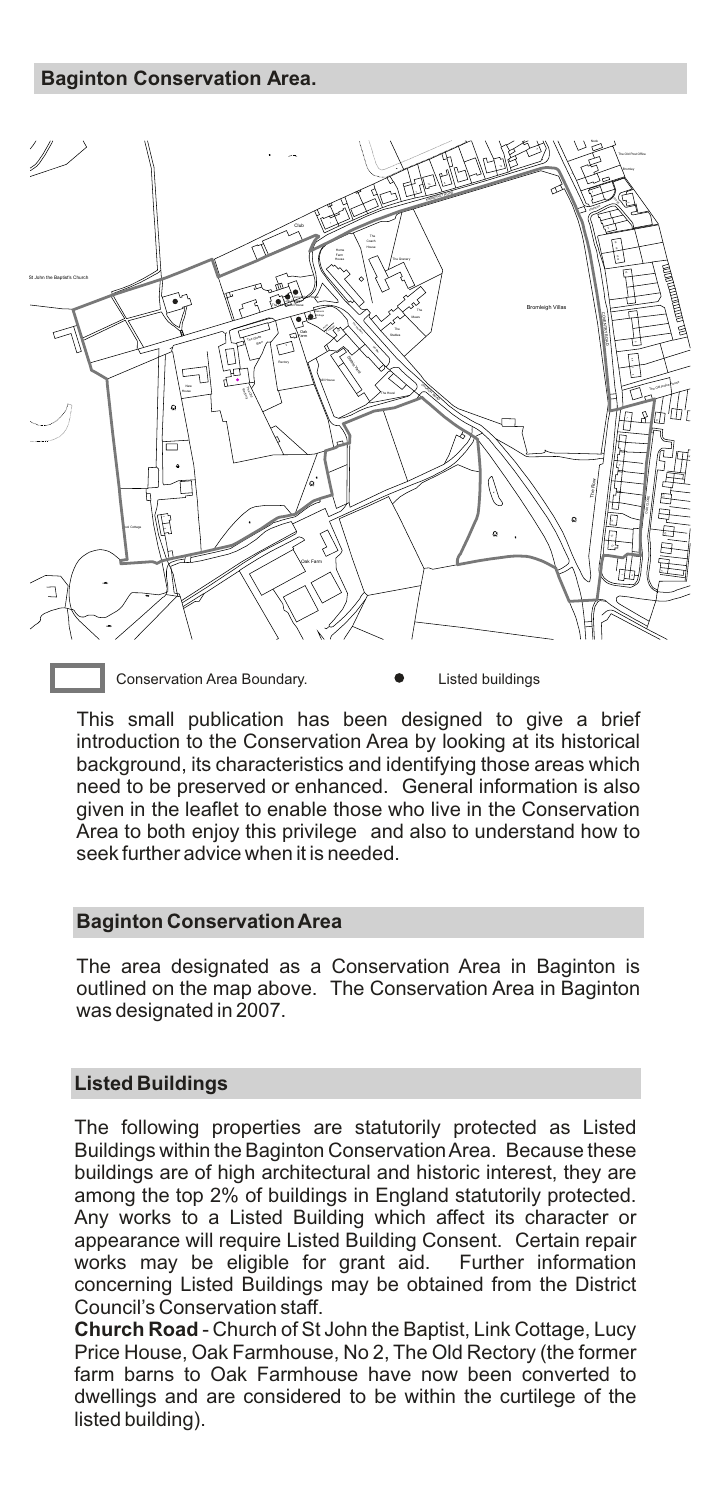## **Areas included within the Conservation Area**

The following streets/roads are included within the Baginton Conservation Area. If you are unclear whether or not your house is included in the Conservation Area please contact the Conservation staff at Warwick District Council.

Church Road, The Row and Pool Cottages, Kimberly Road (part), The Green.

## **Scheduled Monuments, Historic Parks and Sites of Special Scientific Interest**

There are no Scheduled Ancient Monuments, Historic Parks or Sites of Special Scientific Interest with the Baginton Conservation Area. However, the nearest areas designated as such are as follows:-

The Medieval settlement adjacent to Baginton Castle and The Lunt Fort which occupies the site of a Roman Military Camp.

## **Historical Background**

A Roman Military camp occupied a site overlooking Coventry, on an area of land which came to be known as the Lunt from about 1840. This area was excavated in the 1960s to reveal the military camp which has now been reconstructed as an example of this type of defensive structure.

Baginton Castle was acquired by William Bagot in 1381. In 1389, Henry Bolingbrook, later Henry IV stayed at the castle before riding to Coventry to meet Thomas Mowbray, Duke of Norfolk, in the lists before Richard II at Gosford Green. Both were accused of treason and both were banished, however Henry returning as King within a year. The Earl of Northumberland was also held captive in Baginton Castle in 1403 after the battle of Shrewsbury. There is a fine brass to William Bagot who died in 1407 in St John the Baptist Church. In the 17th Century, the castle was replaced by Baginton Hall on a new site, close to the Church. This was the seat of the Bromleigh family from 1618. Here William Bromleigh, later speaker of the House of Commons, was born in 1644. The 17th century brick house was much altered, however it was destroyed by fire in 1706 and rebuilt, but was again destroyed by fire in 1889 and never rebuilt. The site of the hall has never been fully redeveloped and this has had an effect on the way in which the village has developed. A series of early 20th century bungalows were built around the side of the hall site, some using an early form of concrete block. Most of these properties have now been altered and modernised, however boundary walls and gate piers from the hall do still exist within the village.

St John the Baptist Church is 13th century and has a unique pair of chancel arches and some box pews. There are some fine monuments to the Bromleigh family as well as the brass to William Bagot and his wife Margaret. The church has an octagonal bell turret with a square base chaffered out on the east and west sides of the nave wall above the chancel arches. The village school was originally established as a charity by Lucy Price.

#### **Character of Conservation Area**

The village is on an elevated position looking towards Coventry. Outside the village is the Roman earthworks which have been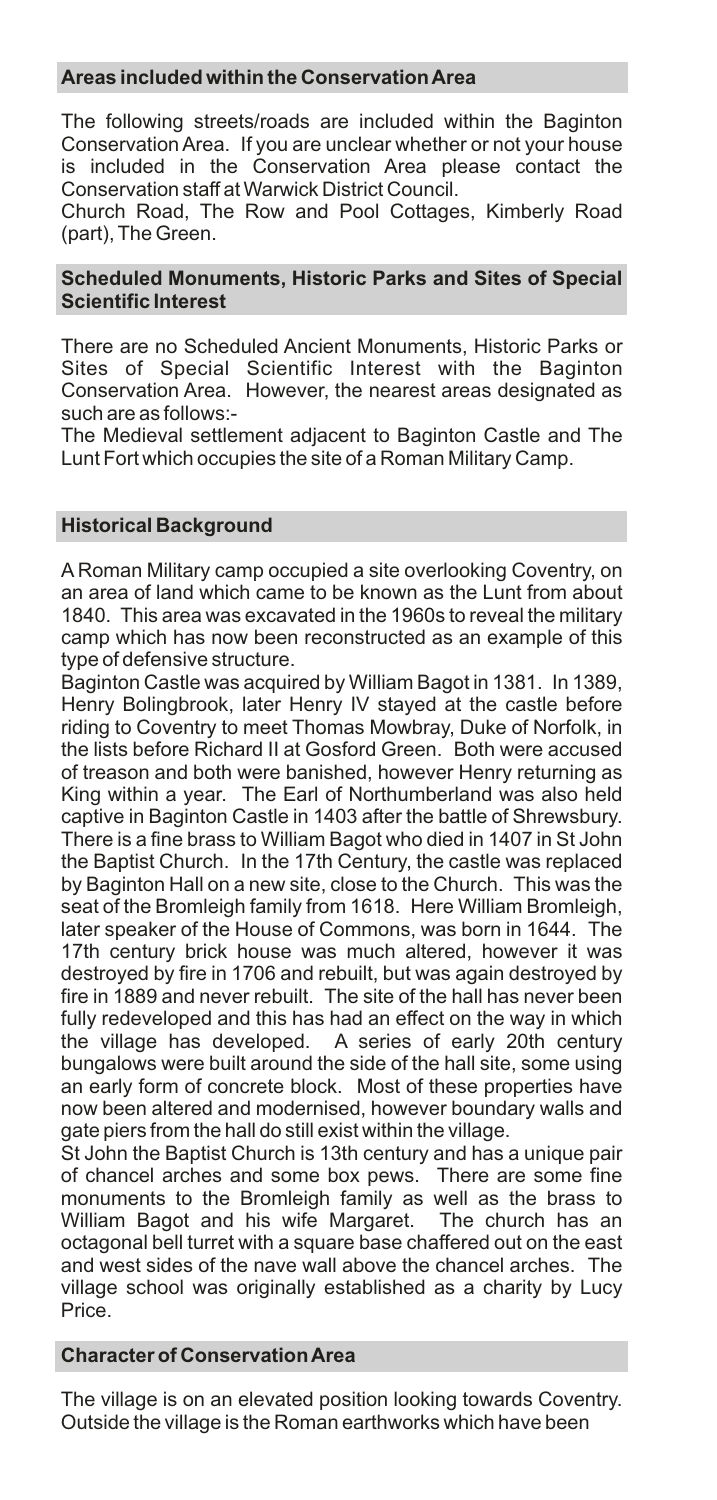recreated into the Lunt Fort which is now open to the public on a regular basis and the remnants of a medieval castle at Baggotts Castle, which is also a Scheduled Ancient Monument (both of these sites are outside the Conservation Area and have their own level of protection).

The character of the historic core has been defined by the location of the now long gone Baginton Hall, the site of which has influence on the way in which the village developed. The Green, is at the junction of Coventry Road and Church Road which to the east is linked to a terrace of late 18th century cottages known as The Row. The Smithy is an interesting part timber framed building at the top of the Green (unlisted). To the south west is an extension of the Green with a pond and a series of trees. Church Lane then continues to the junction with Kimberley Road. At this junction is a good group of buildings at the historic core of the village, including Home Farm, Oak Farm, No. 2 Church Road, Lucy Price House, Link Cottage, and the Old School House. Adjacent to the former school is the medieval church of St John the Baptist. These, together with the barn conversion of Oak and Home Farms, form an interesting group. The Old Rectory is a fine 17th century house, set back in its own grounds and has on either side of it the Glebe Barn, and New House which is an interesting house of the 1960s/70s set in its own grounds.

The church which is a grade I listed building of 13th century origin is set in an attractive raised church yard with some old yew trees and an 18th century brick wall to the north side. This would appear to be a remnant of the grounds of Baginton Hall.

To the south of the Old Rectory are Pool Cottages and the stream which forms the boundary with Oak Farm. This is an attractive area adjacent to open countryside.

In terms of the character of the conservation area, the historic core around Church Road and The Green does contain much of the original fabric of the village. There is a particular the original fabric of the village. cohesiveness group around the junction of Church Road with Kimberly Road and the stretch of Church Road running up to the church. There is also a secondary attractive group around The Green with The Row forming a backcloth.

To the north of The Green is a large area of agricultural land now owned by the Parish Council and to be retained as open space for the future. This is a distinctive area between the historic core, the Row and the Green which is also included in the Conservation Area.

## **Important Views**

There are important views in the easterly and westerly direction along Church Road. These views should be respected and the juxtaposition of the buildings which form the historic core area. There are good views both inside and out of the conservation area from the Green. There are attractive views towards Pool Cottages and the stream both within the conservation area and outside into open countryside. There are broader views from the Row across the open field, in the Conservation area, to the historic core and the converted barns of Oak and Home Farms. These are important views to maintain.



Planning Services PO Box 2178 Planning Services<br>PO Box 2178<br>Riverside House, Milverton Hill Royal Leamington Spa. CV32 5QH Switchboard: 01926 450000 Fax: 01926 456542 Royal Leamington Spa. CV32<br>Switchboard: 01926 450000<br>Fax: 01926 456542